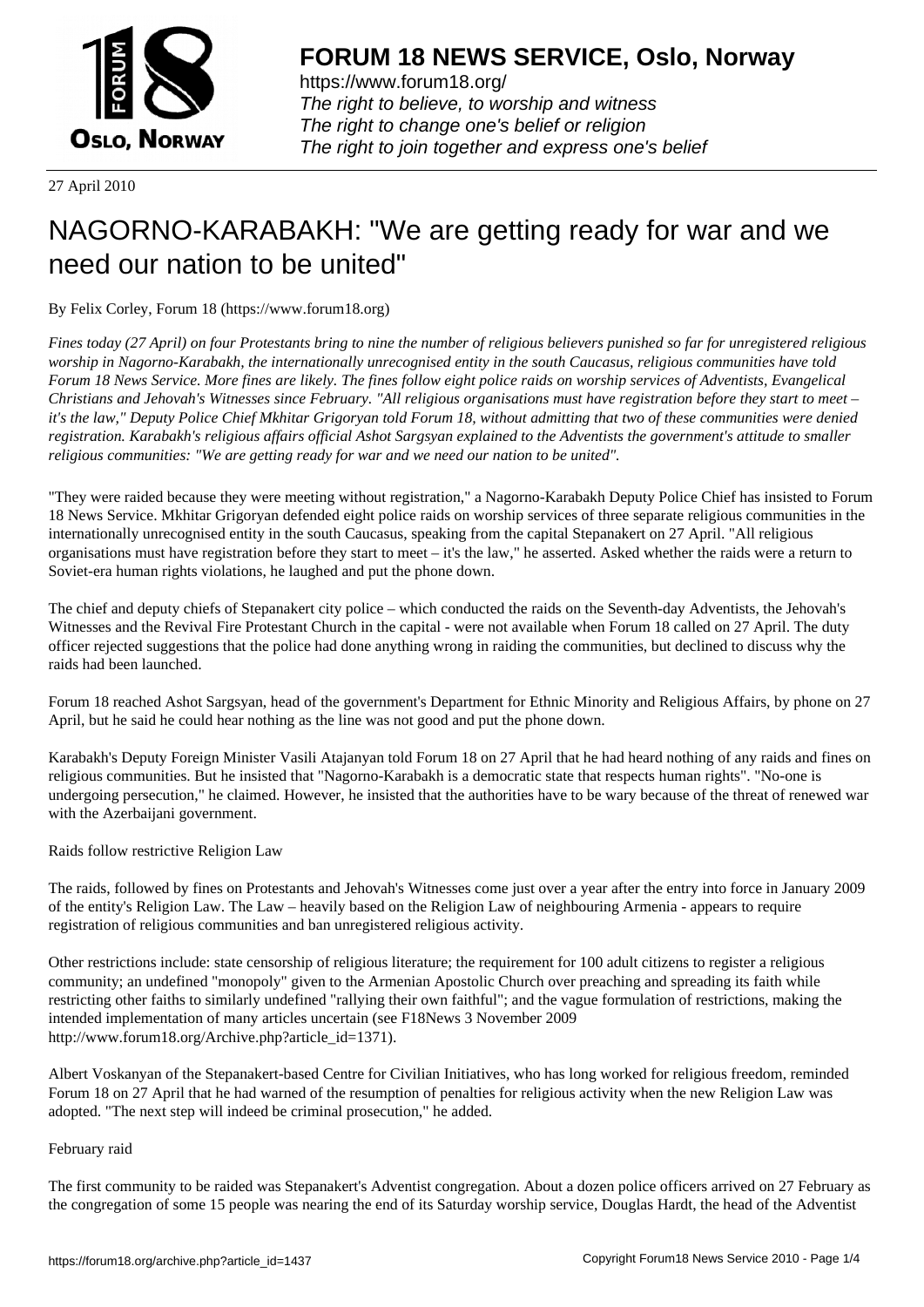about 15 identical copies of the Bible, as well as CDs and DVDs, saying they needed to check it up. Also taken was all the offertory money.

Police officers told those present that they should not meet for worship without state registration and if they did so they would be fined the first time, then imprisoned. The men present were taken to the police station, where they were threatened, Hardt added. However, he said no cases against them under the Code of Administrative Offences were launched.

Hardt said the following few Saturdays (which Adventists mark as their Sabbath), the community did not meet together for worship. However, he said that police later returned the literature and the offertory money.

"We need our nation to be united"

Hardt and a colleague from the Adventist Church in Armenia travelled to Nagorno-Karabakh a month after the raid, and met several officials. On 26 March they met Sargsyan of the Department for Ethnic Minority and Religious Affairs, who claimed to them that the Religion Law was a "good law". "We are getting ready for war and we need our nation to be united," Hardt quoted Sargsyan as telling them. Sargsyan questioned what Hardt – an American – and his colleague – an Armenian citizen – were doing in Nagorno-Karabakh.

Hardt said they had also met an official in the government, who had told them: "We're all Orthodox [i.e. of the Armenian Apostolic Church], why are you different?"

However, Hardt added that he was encouraged when they received a telephone call from the office of Yuri Hairapetyan, the Human Rights Ombudsperson, who told them that although the Adventists do not have registration, the law does not provide for religious communities to be punished for meeting together.

The Adventist congregation has resumed worship services and has not faced further problems.

Hardt complains that the requirement for 100 adult members makes registration for their community impossible, as they do not have enough members.

#### March raids

Police raided simultaneously six separate Jehovah's Witness meetings in Stepanakert on the evening of 30 March, the day worldwide when Jehovah's Witnesses marked the Memorial of Christ's death. Also raided that evening were meetings in the towns of Shushi near Stepanakert and Askeran north of Stepanakert.

Local Jehovah's Witnesses had rented a venue in Stepanakert to hold the Memorial meeting, Lyova Markaryan, an Armenian Jehovah's Witness, told Forum 18 from Stepanakert on 27 April. However, several hours beforehand the police had banned them from using the venue and they had to meet in smaller groups in private homes.

Up to 30 police officers took part in the raids in Stepanakert. Markaryan said two or three Bibles were confiscated with no reasons given. Two men were taken to the police station where they were photographed and fingerprinted and not freed until nearly midnight. Officers told them the meetings were illegal as Jehovah's Witnesses do not have registration.

#### Subsequent fines and further cases

Police drew up records of offences under Article 206 of Karabakh's Code of Administrative Offences against 19 Jehovah's Witnesses present at the commemorations, Markaryan told Forum 18. Article 206 punishes "holding mass meetings without state permission" with a fine of between 30 and 100 percent of the official monthly minimum wage.

The first to be fined were five Jehovah's Witnesses in Askeran, who faced an administrative commission on 19 April. Found guilty of violating Article 206, they were each fined 300 Armenian Drams, the currency in use in Karabakh (4.5 Norwegian Kroner, 0.58 Euros or 0.77 US Dollars). The five paid the fines, but are appealing to the Administrative Court.

"It's not a question of the fines in themselves," Markaryan explained to Forum 18. "It's that next time they will face prosecution under the Criminal Code." He said Sargsyan of the Department for Ethnic Minority and Religious Affairs has repeatedly told them that for any second "offence" the Criminal Code will be used. (Although no articles of the Criminal Code have been specified, Criminal Code penalties are far higher.)

Although 13 people in Stepanakert were due to be punished administratively under Article 206, two of them – both Russian citizens – have already returned to Russia. The remaining 11 – ten of whom are being punished for their presence at the Memorial meeting in Stepanakert, the other in Shushi – were due to have their cases heard on 27 April. However, Markaryan – who had been present at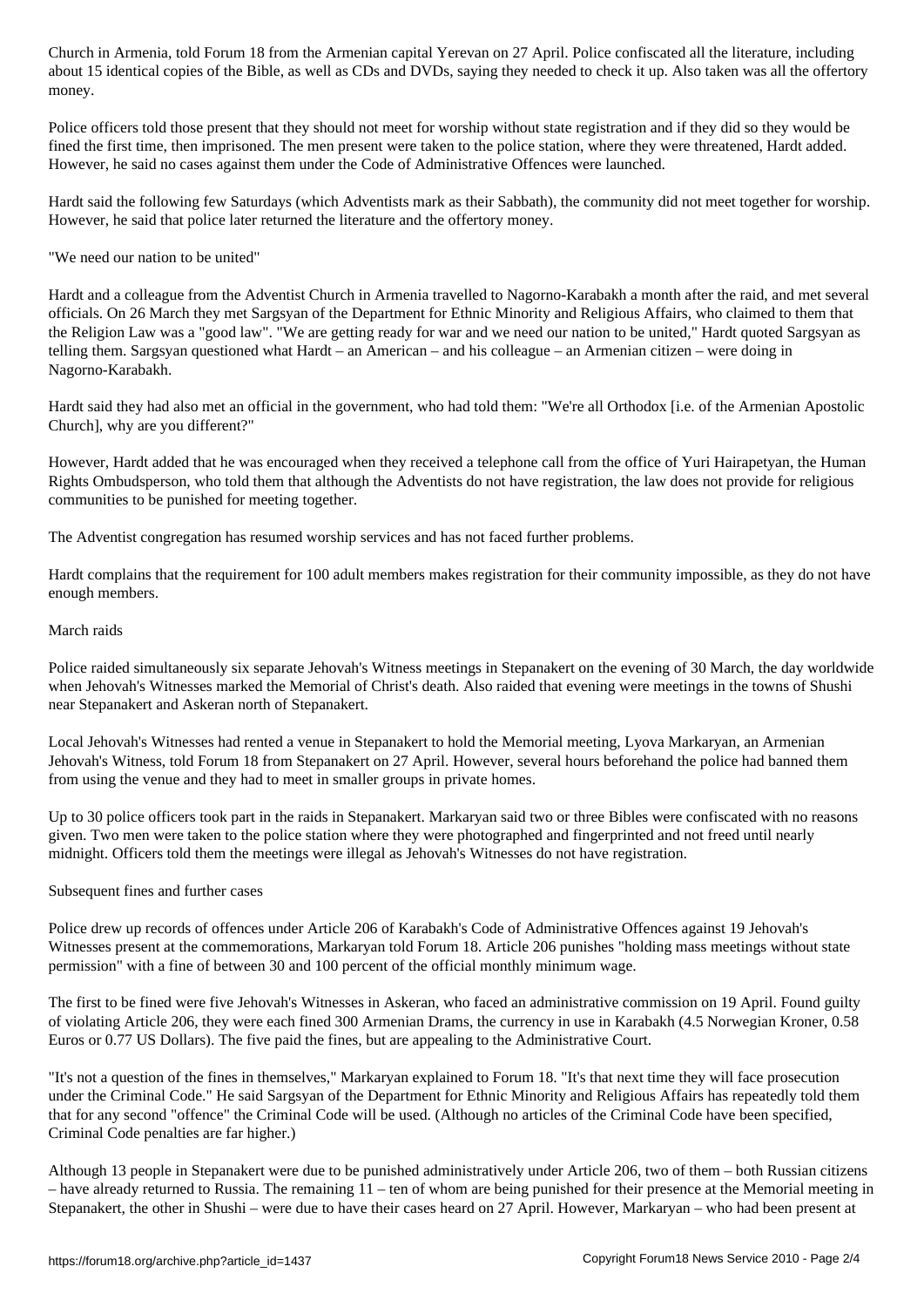Markaryan told Forum 18 that the police records of the "offences" against each of the 11 have not yet been handed over.

On 27 April, one of the 11 awaiting an administrative case in Stepanakert was detained by police in Shushi for leading a Bible study, Markaryan added. Police demanded that he write a statement. They drew up a record for him to face a further administrative hearing under Article 206.

### Jehovah's Witness registration rejected

Jehovah's Witnesses to prepare their case.

Markaryan pointed out to Forum 18 that Karabakh's Jehovah's Witness community tried to get registration. It lodged its application in June 2009, but this was rejected by the State Registry in August 2009 after a negative assessment by Sargsyan of the Department for Ethnic Minority and Religious Affairs. A Jehovah's Witness challenge to the denial was rejected by the General Court of First Instance in Stepanakert in October 2009 (see F18News 3 November 2009 http://www.forum18.org/Archive.php?article\_id=1371).

The community lodged an appeal to Karabakh's Supreme Court calling for the October 2009 judgment to be annulled and obliging the State Registry to register the community. They argued that the denial of registration violated their rights under the Karabakh Constitution and international human rights conventions that Karabakh has unilaterally said it would abide by. But after a hearing, the three judges headed by Gayane Grigoryan rejected their suit against the State Registry in a judgment of 28 January, of which Forum 18 has seen the text.

Appearing in court, State Registry head Sevak Mikaelyan insisted the State Registry could not be sued in court as it is only a sub-department of the Justice Ministry which was merely following the expert analysis of the Department for Ethnic Minority and Religious Affairs. He also argued that the Jehovah's Witnesses could not authorise their member Sarkis Avanesyan to bring the suit as – given that no registered community exists – it could not therefore authorise anyone to act on its behalf.

The court accepted his arguments, although it did annul the October 2009 court decision.

Markaryan of the Jehovah's Witnesses told Forum 18 of the community's dissatisfaction with the decision.

## April raid and fines

On 10 April, the criminal investigation chief of Stepanakert city police invited Pastor Levon Sardaryan of Revival Fire Evangelical Church to his office to warn him that it had no right to meet as it does not have registration, Sardaryan told Forum 18 from Stepanakert on 27 April. The officer threatened to send police to raid the church if it continued to meet.

On the morning of 11 April, as the church was meeting for Sunday worship at Sardaryan's home, about seven police officers arrived and ordered the service to stop. Church members refused, pointing out their rights under the Constitution. Sardaryan, and three other church members soon after, were taken to the police station, where they were pressured to sign statements prepared in their names. However, they refused to sign the prepared statements and wrote their own. They were then freed, but threatened that if they continued to gather for Sunday worship they "would not be treated so mildly".

Sardaryan wrote letters of complaint to Sargsyan, who responded to him that as the church failed to get registration the church has no right to meet and the police were right. Sardaryan also wrote to Ombudsperson Hairapetyan.

Sardaryan and four other church members were summoned to an administrative hearing on 27 April, which took place just before the Jehovah's Witness cases were due to be heard. The four were found guilty under Article 206 and each fined 1,000 Armenian Drams (15 Norwegian Kroner, 2 Euros or 3 US Dollars). He said that despite the low level of the fines, they refused to pay as they do not consider themselves guilty of any offence.

Sardaryan said that Sunday worship services were not raided on 18 and 25 April.

Revival Fire's registration application was rejected in March 2009 after a negative assessment by Sargsyan (see F18News 4 May 2009 http://www.forum18.org/Archive.php?article\_id=1290).

Sardaryan insists his church has the right to meet under Constitutional guarantees of freedom of conscience, religion, assembly and expression, even if registration was denied and pledged to continue to hold services.

Prosecution for rejecting military oath?

Meanwhile, local Council of Churches Baptist and military conscript Armen Mirzoyan, who is from Mardakert, is facing possible prosecution for refusing to swear the military oath, Council of Churches Baptists told Forum 18 from Karabakh. They say he was